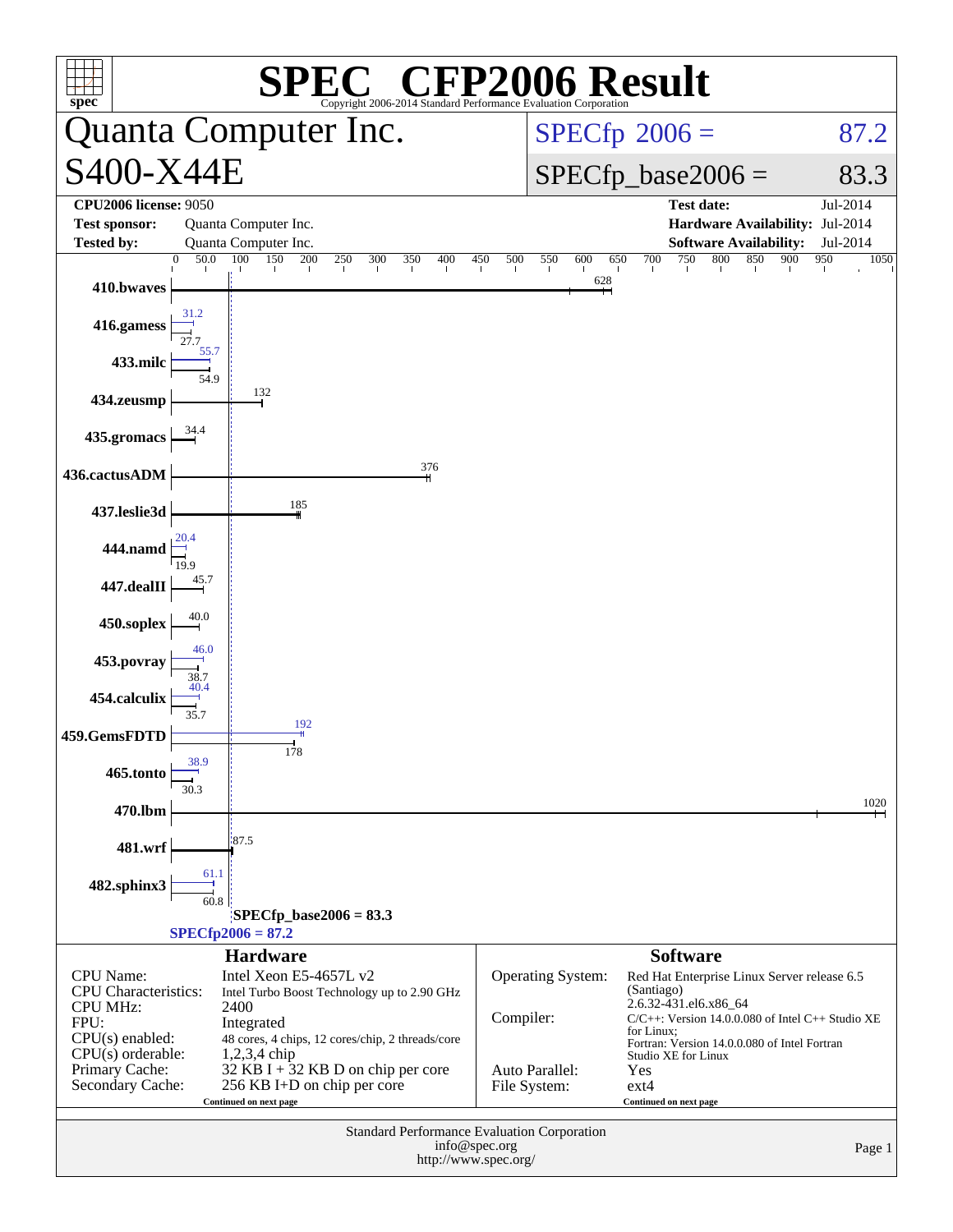| $spec^*$                                                                   |                |                                              |                                                                                                                      |              | $\textbf{SPE}_{\texttt{Copyright 2006-2014 Standard Performance Evaluation Corporation}} \textbf{Results}$ |       |                                                                                    |                |                                            |                                                                |                |                                  |
|----------------------------------------------------------------------------|----------------|----------------------------------------------|----------------------------------------------------------------------------------------------------------------------|--------------|------------------------------------------------------------------------------------------------------------|-------|------------------------------------------------------------------------------------|----------------|--------------------------------------------|----------------------------------------------------------------|----------------|----------------------------------|
| Quanta Computer Inc.                                                       |                |                                              |                                                                                                                      |              |                                                                                                            |       | $SPECfp2006 =$                                                                     |                |                                            |                                                                |                | 87.2                             |
| S400-X44E                                                                  |                |                                              |                                                                                                                      |              |                                                                                                            |       |                                                                                    |                | $SPECfp\_base2006 =$                       |                                                                |                | 83.3                             |
| <b>CPU2006 license: 9050</b><br><b>Test sponsor:</b><br><b>Tested by:</b>  |                | Quanta Computer Inc.<br>Quanta Computer Inc. |                                                                                                                      |              |                                                                                                            |       |                                                                                    |                | <b>Test date:</b>                          | <b>Hardware Availability:</b><br><b>Software Availability:</b> |                | Jul-2014<br>Jul-2014<br>Jul-2014 |
| L3 Cache:<br>Other Cache:<br>Memory:<br>Disk Subsystem:<br>Other Hardware: |                | None<br>None                                 | $30 \text{ MB I+D}$ on chip per chip<br>256 GB (32 x 8 GB 1Rx4 PC3-14900R-13, ECC)<br>690 GB add more disk info here |              |                                                                                                            |       | <b>System State:</b><br><b>Base Pointers:</b><br>Peak Pointers:<br>Other Software: | 64-bit<br>None | Run level 3 (multi user mode)<br>32/64-bit |                                                                |                |                                  |
|                                                                            |                |                                              |                                                                                                                      |              | <b>Results Table</b>                                                                                       |       |                                                                                    |                |                                            |                                                                |                |                                  |
| <b>Benchmark</b>                                                           | <b>Seconds</b> | Ratio                                        | <b>Base</b><br><b>Seconds</b>                                                                                        | <b>Ratio</b> | <b>Seconds</b>                                                                                             | Ratio | <b>Seconds</b>                                                                     | <b>Ratio</b>   | <b>Peak</b><br><b>Seconds</b>              | <b>Ratio</b>                                                   | <b>Seconds</b> | <b>Ratio</b>                     |
| 410.bwaves                                                                 | 21.6           | 628                                          | 21.2                                                                                                                 | 640          | 23.4                                                                                                       | 580   | 21.6                                                                               | 628            | 21.2                                       | 640                                                            | 23.4           | 580                              |
| 416.gamess                                                                 | 707            | 27.7                                         | 707                                                                                                                  | 27.7         | 706                                                                                                        | 27.7  | 628                                                                                | 31.2           | 628                                        | 31.2                                                           | 628            | 31.2                             |
| 433.milc                                                                   | 167            | 54.9                                         | 167                                                                                                                  | 55.0         | 167                                                                                                        | 54.9  | 165                                                                                | 55.7           | 165                                        | 55.8                                                           | 165            | 55.7                             |
| 434.zeusmp                                                                 | 69.1           | 132                                          | 69.1                                                                                                                 | 132          | 69.5                                                                                                       | 131   | 69.1                                                                               | 132            | 69.1                                       | 132                                                            | 69.5           | 131                              |
| 435.gromacs                                                                | 207            | 34.4                                         | 208                                                                                                                  | 34.4         | 207                                                                                                        | 34.4  | 207                                                                                | 34.4           | 208                                        | 34.4                                                           | 207            | 34.4                             |
| 436.cactusADM                                                              | 32.2           | 371                                          | 31.8                                                                                                                 | 376          | 31.8                                                                                                       | 376   | 32.2                                                                               | 371            | 31.8                                       | 376                                                            | 31.8           | 376                              |
| 437.leslie3d                                                               | 50.3           | 187                                          | 50.9                                                                                                                 | 185          | 51.7                                                                                                       | 182   | 50.3                                                                               | 187            | 50.9                                       | 185                                                            | 51.7           | 182                              |
| 444.namd                                                                   | 403            | 19.9                                         | 403                                                                                                                  | 19.9         | 403                                                                                                        | 19.9  | 394                                                                                | 20.4           | 394                                        | 20.4                                                           | 394            | 20.3                             |
| 447.dealII                                                                 | 250            | 45.7                                         | 250                                                                                                                  | 45.7         | 250                                                                                                        | 45.7  | 250                                                                                | 45.7           | 250                                        | 45.7                                                           | 250            | 45.7                             |
| 450.soplex                                                                 | 209            | 39.9                                         | 208                                                                                                                  | 40.0         | 208                                                                                                        | 40.2  | 209                                                                                | 39.9           | 208                                        | 40.0                                                           | 208            | 40.2                             |
| 453.povray                                                                 | 137            | 38.7                                         | 138                                                                                                                  | 38.7         | 140                                                                                                        | 37.9  | 116                                                                                | 46.1           | <b>116</b>                                 | 46.0                                                           | 116            | 45.7                             |
| 454.calculix                                                               | 231            | 35.8                                         | 231                                                                                                                  | 35.7         | 232                                                                                                        | 35.6  | 204                                                                                | 40.4           | 204                                        | 40.4                                                           | 204            | 40.4                             |
| 459.GemsFDTD                                                               | 59.7           | 178                                          | 59.9                                                                                                                 | 177          | 59.3                                                                                                       | 179   | 56.4                                                                               | 188            | 55.4                                       | 192                                                            | 55.4           | 192                              |
| 465.tonto                                                                  | 324            | 30.3                                         | 323                                                                                                                  | 30.5         | 334                                                                                                        | 29.4  | 253                                                                                | 38.9           | 255                                        | 38.5                                                           | 253            | 38.9                             |
| 470.1bm                                                                    | 13.4           | 1020                                         | 14.6                                                                                                                 | 940          | 13.2                                                                                                       | 1040  | 13.4                                                                               | 1020           | 14.6                                       | 940                                                            | 13.2           | 1040                             |
| 481.wrf                                                                    | 126            | 88.7                                         | 128                                                                                                                  | 87.5         | 129                                                                                                        | 86.9  | 126                                                                                | 88.7           | 128                                        | 87.5                                                           | 129            | 86.9                             |
| 482.sphinx3                                                                | 321            | 60.8                                         | 321                                                                                                                  | 60.8         | 322                                                                                                        | 60.6  | 322                                                                                | 60.5           | 318                                        | 61.4                                                           | 319            | 61.1                             |
|                                                                            |                |                                              |                                                                                                                      |              | Results appear in the order in which they were run. Bold underlined text indicates a median measurement.   |       |                                                                                    |                |                                            |                                                                |                |                                  |

#### **[Operating System Notes](http://www.spec.org/auto/cpu2006/Docs/result-fields.html#OperatingSystemNotes)**

Stack size set to unlimited using "ulimit -s unlimited"

#### **[Platform Notes](http://www.spec.org/auto/cpu2006/Docs/result-fields.html#PlatformNotes)**

 Sysinfo program /root/speccpu\_linux/config/sysinfo.rev6818  $$Rev: 6818 \$$  \$Date:: 2012-07-17 #\$ e86d102572650a6e4d596a3cee98f191 running on localhost.localdomain Sat Jul 5 10:45:55 2014

 This section contains SUT (System Under Test) info as seen by some common utilities. To remove or add to this section, see: <http://www.spec.org/cpu2006/Docs/config.html#sysinfo>

 From /proc/cpuinfo model name : Intel(R) Xeon(R) CPU E5-4657L v2 @ 2.40GHz Continued on next page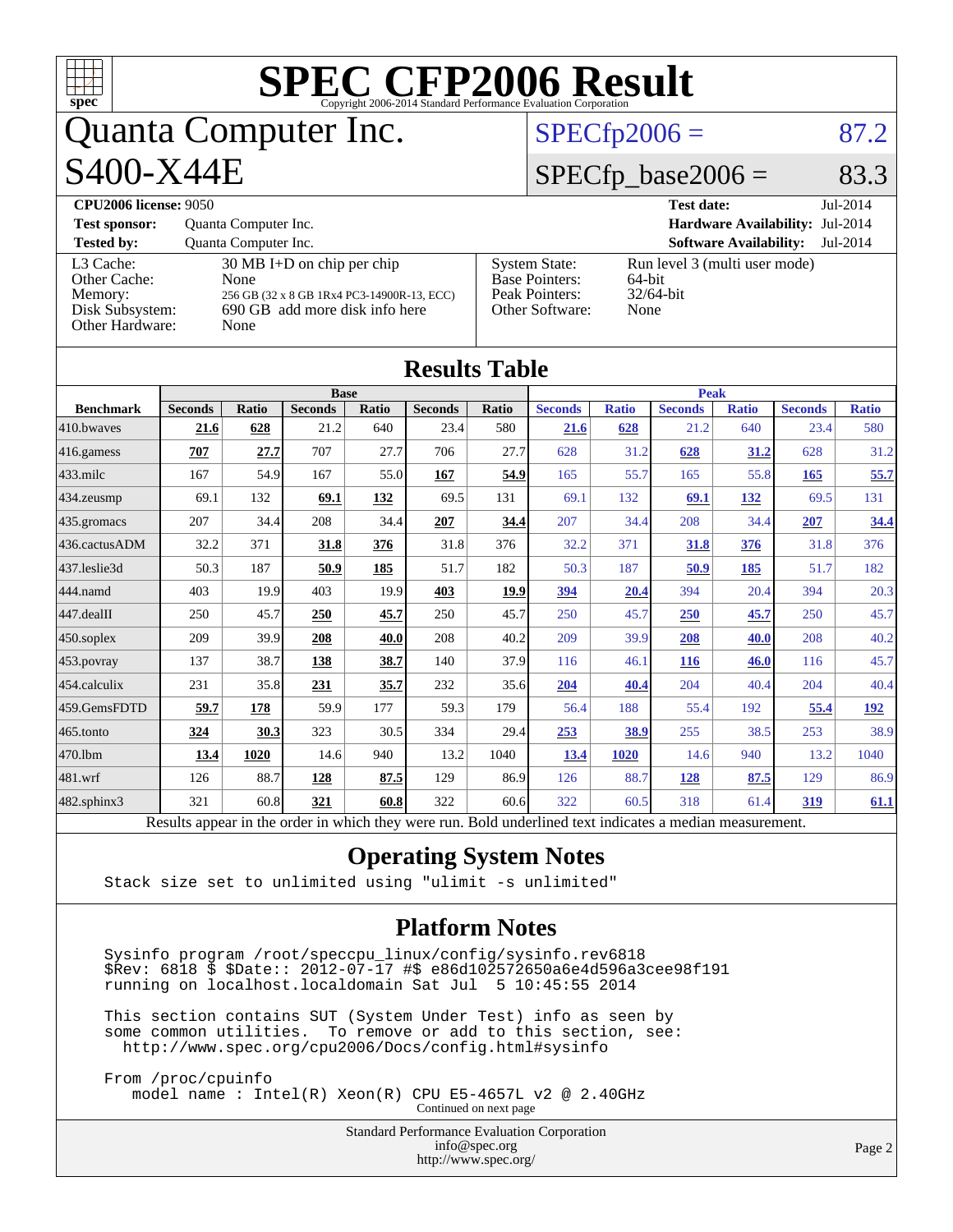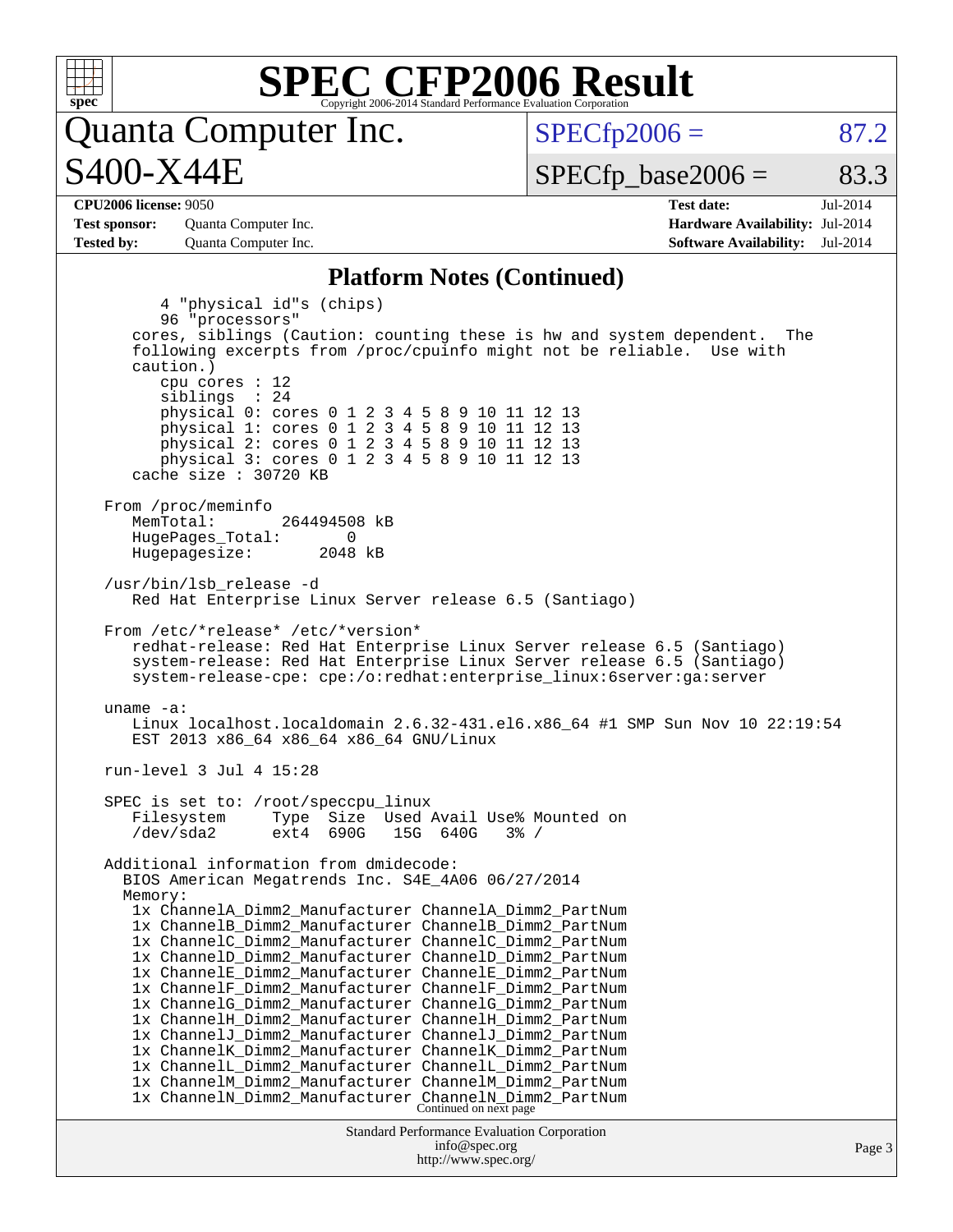

## **[SPEC CFP2006 Result](http://www.spec.org/auto/cpu2006/Docs/result-fields.html#SPECCFP2006Result)**

Quanta Computer Inc. S400-X44E

 $SPECfp2006 = 87.2$  $SPECfp2006 = 87.2$ 

 $SPECTp\_base2006 = 83.3$ 

**[Test sponsor:](http://www.spec.org/auto/cpu2006/Docs/result-fields.html#Testsponsor)** Quanta Computer Inc. **[Hardware Availability:](http://www.spec.org/auto/cpu2006/Docs/result-fields.html#HardwareAvailability)** Jul-2014

**[CPU2006 license:](http://www.spec.org/auto/cpu2006/Docs/result-fields.html#CPU2006license)** 9050 **[Test date:](http://www.spec.org/auto/cpu2006/Docs/result-fields.html#Testdate)** Jul-2014 **[Tested by:](http://www.spec.org/auto/cpu2006/Docs/result-fields.html#Testedby)** Quanta Computer Inc. **[Software Availability:](http://www.spec.org/auto/cpu2006/Docs/result-fields.html#SoftwareAvailability)** Jul-2014

#### **[Platform Notes \(Continued\)](http://www.spec.org/auto/cpu2006/Docs/result-fields.html#PlatformNotes)**

 1x ChannelP\_Dimm2\_Manufacturer ChannelP\_Dimm2\_PartNum 1x ChannelR\_Dimm2\_Manufacturer ChannelR\_Dimm2\_PartNum 1x ChannelT\_Dimm2\_Manufacturer ChannelT\_Dimm2\_PartNum 32x Samsung M393B1G70QH0-CMA 8 GB 1866 MHz 1 rank

(End of data from sysinfo program)

#### **[General Notes](http://www.spec.org/auto/cpu2006/Docs/result-fields.html#GeneralNotes)**

Environment variables set by runspec before the start of the run: KMP\_AFFINITY = "granularity=fine,compact,1,0" LD\_LIBRARY\_PATH = "/root/speccpu\_linux/libs/32:/root/speccpu\_linux/libs/64:/root/speccpu\_linux/sh" OMP NUM THREADS = "48"

 Binaries compiled on a system with 1x Core i7-860 CPU + 8GB memory using RedHat EL 6.4 Transparent Huge Pages enabled with: echo always > /sys/kernel/mm/redhat\_transparent\_hugepage/enabled runspec command invoked through numactl i.e.: numactl --interleave=all runspec <etc>

#### **[Base Compiler Invocation](http://www.spec.org/auto/cpu2006/Docs/result-fields.html#BaseCompilerInvocation)**

[C benchmarks](http://www.spec.org/auto/cpu2006/Docs/result-fields.html#Cbenchmarks):  $inc$   $-m64$ 

[C++ benchmarks:](http://www.spec.org/auto/cpu2006/Docs/result-fields.html#CXXbenchmarks) [icpc -m64](http://www.spec.org/cpu2006/results/res2014q3/cpu2006-20140707-30358.flags.html#user_CXXbase_intel_icpc_64bit_bedb90c1146cab66620883ef4f41a67e)

[Fortran benchmarks](http://www.spec.org/auto/cpu2006/Docs/result-fields.html#Fortranbenchmarks): [ifort -m64](http://www.spec.org/cpu2006/results/res2014q3/cpu2006-20140707-30358.flags.html#user_FCbase_intel_ifort_64bit_ee9d0fb25645d0210d97eb0527dcc06e)

[Benchmarks using both Fortran and C](http://www.spec.org/auto/cpu2006/Docs/result-fields.html#BenchmarksusingbothFortranandC): [icc -m64](http://www.spec.org/cpu2006/results/res2014q3/cpu2006-20140707-30358.flags.html#user_CC_FCbase_intel_icc_64bit_0b7121f5ab7cfabee23d88897260401c) [ifort -m64](http://www.spec.org/cpu2006/results/res2014q3/cpu2006-20140707-30358.flags.html#user_CC_FCbase_intel_ifort_64bit_ee9d0fb25645d0210d97eb0527dcc06e)

### **[Base Portability Flags](http://www.spec.org/auto/cpu2006/Docs/result-fields.html#BasePortabilityFlags)**

 410.bwaves: [-DSPEC\\_CPU\\_LP64](http://www.spec.org/cpu2006/results/res2014q3/cpu2006-20140707-30358.flags.html#suite_basePORTABILITY410_bwaves_DSPEC_CPU_LP64) 416.gamess: [-DSPEC\\_CPU\\_LP64](http://www.spec.org/cpu2006/results/res2014q3/cpu2006-20140707-30358.flags.html#suite_basePORTABILITY416_gamess_DSPEC_CPU_LP64) 433.milc: [-DSPEC\\_CPU\\_LP64](http://www.spec.org/cpu2006/results/res2014q3/cpu2006-20140707-30358.flags.html#suite_basePORTABILITY433_milc_DSPEC_CPU_LP64) 434.zeusmp: [-DSPEC\\_CPU\\_LP64](http://www.spec.org/cpu2006/results/res2014q3/cpu2006-20140707-30358.flags.html#suite_basePORTABILITY434_zeusmp_DSPEC_CPU_LP64) 435.gromacs: [-DSPEC\\_CPU\\_LP64](http://www.spec.org/cpu2006/results/res2014q3/cpu2006-20140707-30358.flags.html#suite_basePORTABILITY435_gromacs_DSPEC_CPU_LP64) [-nofor\\_main](http://www.spec.org/cpu2006/results/res2014q3/cpu2006-20140707-30358.flags.html#user_baseLDPORTABILITY435_gromacs_f-nofor_main) 436.cactusADM: [-DSPEC\\_CPU\\_LP64](http://www.spec.org/cpu2006/results/res2014q3/cpu2006-20140707-30358.flags.html#suite_basePORTABILITY436_cactusADM_DSPEC_CPU_LP64) [-nofor\\_main](http://www.spec.org/cpu2006/results/res2014q3/cpu2006-20140707-30358.flags.html#user_baseLDPORTABILITY436_cactusADM_f-nofor_main) 437.leslie3d: [-DSPEC\\_CPU\\_LP64](http://www.spec.org/cpu2006/results/res2014q3/cpu2006-20140707-30358.flags.html#suite_basePORTABILITY437_leslie3d_DSPEC_CPU_LP64) 444.namd: [-DSPEC\\_CPU\\_LP64](http://www.spec.org/cpu2006/results/res2014q3/cpu2006-20140707-30358.flags.html#suite_basePORTABILITY444_namd_DSPEC_CPU_LP64) 447.dealII: [-DSPEC\\_CPU\\_LP64](http://www.spec.org/cpu2006/results/res2014q3/cpu2006-20140707-30358.flags.html#suite_basePORTABILITY447_dealII_DSPEC_CPU_LP64)

Continued on next page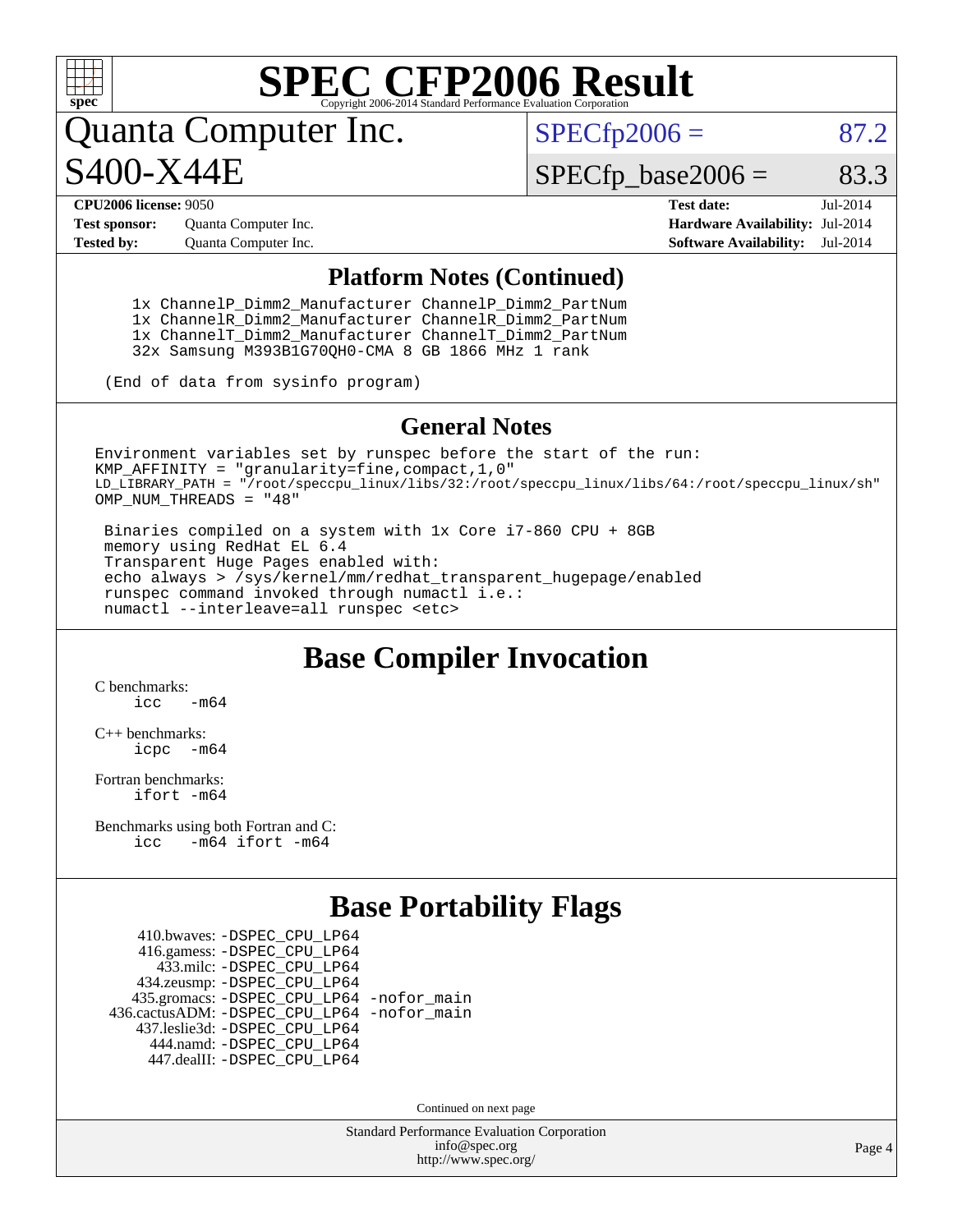

## **[SPEC CFP2006 Result](http://www.spec.org/auto/cpu2006/Docs/result-fields.html#SPECCFP2006Result)**

Quanta Computer Inc. S400-X44E

 $SPECTp2006 = 87.2$ 

 $SPECTp\_base2006 = 83.3$ 

**[Test sponsor:](http://www.spec.org/auto/cpu2006/Docs/result-fields.html#Testsponsor)** Quanta Computer Inc. **[Hardware Availability:](http://www.spec.org/auto/cpu2006/Docs/result-fields.html#HardwareAvailability)** Jul-2014

**[CPU2006 license:](http://www.spec.org/auto/cpu2006/Docs/result-fields.html#CPU2006license)** 9050 **[Test date:](http://www.spec.org/auto/cpu2006/Docs/result-fields.html#Testdate)** Jul-2014 **[Tested by:](http://www.spec.org/auto/cpu2006/Docs/result-fields.html#Testedby)** Quanta Computer Inc. **[Software Availability:](http://www.spec.org/auto/cpu2006/Docs/result-fields.html#SoftwareAvailability)** Jul-2014

### **[Base Portability Flags \(Continued\)](http://www.spec.org/auto/cpu2006/Docs/result-fields.html#BasePortabilityFlags)**

 450.soplex: [-DSPEC\\_CPU\\_LP64](http://www.spec.org/cpu2006/results/res2014q3/cpu2006-20140707-30358.flags.html#suite_basePORTABILITY450_soplex_DSPEC_CPU_LP64) 453.povray: [-DSPEC\\_CPU\\_LP64](http://www.spec.org/cpu2006/results/res2014q3/cpu2006-20140707-30358.flags.html#suite_basePORTABILITY453_povray_DSPEC_CPU_LP64) 454.calculix: [-DSPEC\\_CPU\\_LP64](http://www.spec.org/cpu2006/results/res2014q3/cpu2006-20140707-30358.flags.html#suite_basePORTABILITY454_calculix_DSPEC_CPU_LP64) [-nofor\\_main](http://www.spec.org/cpu2006/results/res2014q3/cpu2006-20140707-30358.flags.html#user_baseLDPORTABILITY454_calculix_f-nofor_main) 459.GemsFDTD: [-DSPEC\\_CPU\\_LP64](http://www.spec.org/cpu2006/results/res2014q3/cpu2006-20140707-30358.flags.html#suite_basePORTABILITY459_GemsFDTD_DSPEC_CPU_LP64) 465.tonto: [-DSPEC\\_CPU\\_LP64](http://www.spec.org/cpu2006/results/res2014q3/cpu2006-20140707-30358.flags.html#suite_basePORTABILITY465_tonto_DSPEC_CPU_LP64) 470.lbm: [-DSPEC\\_CPU\\_LP64](http://www.spec.org/cpu2006/results/res2014q3/cpu2006-20140707-30358.flags.html#suite_basePORTABILITY470_lbm_DSPEC_CPU_LP64) 482.sphinx3: [-DSPEC\\_CPU\\_LP64](http://www.spec.org/cpu2006/results/res2014q3/cpu2006-20140707-30358.flags.html#suite_basePORTABILITY482_sphinx3_DSPEC_CPU_LP64)

481.wrf: [-DSPEC\\_CPU\\_LP64](http://www.spec.org/cpu2006/results/res2014q3/cpu2006-20140707-30358.flags.html#suite_basePORTABILITY481_wrf_DSPEC_CPU_LP64) [-DSPEC\\_CPU\\_CASE\\_FLAG](http://www.spec.org/cpu2006/results/res2014q3/cpu2006-20140707-30358.flags.html#b481.wrf_baseCPORTABILITY_DSPEC_CPU_CASE_FLAG) [-DSPEC\\_CPU\\_LINUX](http://www.spec.org/cpu2006/results/res2014q3/cpu2006-20140707-30358.flags.html#b481.wrf_baseCPORTABILITY_DSPEC_CPU_LINUX)

#### **[Base Optimization Flags](http://www.spec.org/auto/cpu2006/Docs/result-fields.html#BaseOptimizationFlags)**

[C benchmarks](http://www.spec.org/auto/cpu2006/Docs/result-fields.html#Cbenchmarks): [-xAVX](http://www.spec.org/cpu2006/results/res2014q3/cpu2006-20140707-30358.flags.html#user_CCbase_f-xAVX) [-ipo](http://www.spec.org/cpu2006/results/res2014q3/cpu2006-20140707-30358.flags.html#user_CCbase_f-ipo) [-O3](http://www.spec.org/cpu2006/results/res2014q3/cpu2006-20140707-30358.flags.html#user_CCbase_f-O3) [-no-prec-div](http://www.spec.org/cpu2006/results/res2014q3/cpu2006-20140707-30358.flags.html#user_CCbase_f-no-prec-div) [-parallel](http://www.spec.org/cpu2006/results/res2014q3/cpu2006-20140707-30358.flags.html#user_CCbase_f-parallel) [-opt-prefetch](http://www.spec.org/cpu2006/results/res2014q3/cpu2006-20140707-30358.flags.html#user_CCbase_f-opt-prefetch) [-ansi-alias](http://www.spec.org/cpu2006/results/res2014q3/cpu2006-20140707-30358.flags.html#user_CCbase_f-ansi-alias)

[C++ benchmarks:](http://www.spec.org/auto/cpu2006/Docs/result-fields.html#CXXbenchmarks) [-xAVX](http://www.spec.org/cpu2006/results/res2014q3/cpu2006-20140707-30358.flags.html#user_CXXbase_f-xAVX) [-ipo](http://www.spec.org/cpu2006/results/res2014q3/cpu2006-20140707-30358.flags.html#user_CXXbase_f-ipo) [-O3](http://www.spec.org/cpu2006/results/res2014q3/cpu2006-20140707-30358.flags.html#user_CXXbase_f-O3) [-no-prec-div](http://www.spec.org/cpu2006/results/res2014q3/cpu2006-20140707-30358.flags.html#user_CXXbase_f-no-prec-div) [-opt-prefetch](http://www.spec.org/cpu2006/results/res2014q3/cpu2006-20140707-30358.flags.html#user_CXXbase_f-opt-prefetch) [-ansi-alias](http://www.spec.org/cpu2006/results/res2014q3/cpu2006-20140707-30358.flags.html#user_CXXbase_f-ansi-alias)

[Fortran benchmarks](http://www.spec.org/auto/cpu2006/Docs/result-fields.html#Fortranbenchmarks):

[-xAVX](http://www.spec.org/cpu2006/results/res2014q3/cpu2006-20140707-30358.flags.html#user_FCbase_f-xAVX) [-ipo](http://www.spec.org/cpu2006/results/res2014q3/cpu2006-20140707-30358.flags.html#user_FCbase_f-ipo) [-O3](http://www.spec.org/cpu2006/results/res2014q3/cpu2006-20140707-30358.flags.html#user_FCbase_f-O3) [-no-prec-div](http://www.spec.org/cpu2006/results/res2014q3/cpu2006-20140707-30358.flags.html#user_FCbase_f-no-prec-div) [-parallel](http://www.spec.org/cpu2006/results/res2014q3/cpu2006-20140707-30358.flags.html#user_FCbase_f-parallel) [-opt-prefetch](http://www.spec.org/cpu2006/results/res2014q3/cpu2006-20140707-30358.flags.html#user_FCbase_f-opt-prefetch)

[Benchmarks using both Fortran and C](http://www.spec.org/auto/cpu2006/Docs/result-fields.html#BenchmarksusingbothFortranandC): [-xAVX](http://www.spec.org/cpu2006/results/res2014q3/cpu2006-20140707-30358.flags.html#user_CC_FCbase_f-xAVX) [-ipo](http://www.spec.org/cpu2006/results/res2014q3/cpu2006-20140707-30358.flags.html#user_CC_FCbase_f-ipo) [-O3](http://www.spec.org/cpu2006/results/res2014q3/cpu2006-20140707-30358.flags.html#user_CC_FCbase_f-O3) [-no-prec-div](http://www.spec.org/cpu2006/results/res2014q3/cpu2006-20140707-30358.flags.html#user_CC_FCbase_f-no-prec-div) [-parallel](http://www.spec.org/cpu2006/results/res2014q3/cpu2006-20140707-30358.flags.html#user_CC_FCbase_f-parallel) [-opt-prefetch](http://www.spec.org/cpu2006/results/res2014q3/cpu2006-20140707-30358.flags.html#user_CC_FCbase_f-opt-prefetch) [-ansi-alias](http://www.spec.org/cpu2006/results/res2014q3/cpu2006-20140707-30358.flags.html#user_CC_FCbase_f-ansi-alias)

### **[Peak Compiler Invocation](http://www.spec.org/auto/cpu2006/Docs/result-fields.html#PeakCompilerInvocation)**

 $C$  benchmarks:<br>icc  $-m64$ 

[C++ benchmarks:](http://www.spec.org/auto/cpu2006/Docs/result-fields.html#CXXbenchmarks) [icpc -m64](http://www.spec.org/cpu2006/results/res2014q3/cpu2006-20140707-30358.flags.html#user_CXXpeak_intel_icpc_64bit_bedb90c1146cab66620883ef4f41a67e)

[Fortran benchmarks](http://www.spec.org/auto/cpu2006/Docs/result-fields.html#Fortranbenchmarks): [ifort -m64](http://www.spec.org/cpu2006/results/res2014q3/cpu2006-20140707-30358.flags.html#user_FCpeak_intel_ifort_64bit_ee9d0fb25645d0210d97eb0527dcc06e)

[Benchmarks using both Fortran and C](http://www.spec.org/auto/cpu2006/Docs/result-fields.html#BenchmarksusingbothFortranandC): [icc -m64](http://www.spec.org/cpu2006/results/res2014q3/cpu2006-20140707-30358.flags.html#user_CC_FCpeak_intel_icc_64bit_0b7121f5ab7cfabee23d88897260401c) [ifort -m64](http://www.spec.org/cpu2006/results/res2014q3/cpu2006-20140707-30358.flags.html#user_CC_FCpeak_intel_ifort_64bit_ee9d0fb25645d0210d97eb0527dcc06e)

### **[Peak Portability Flags](http://www.spec.org/auto/cpu2006/Docs/result-fields.html#PeakPortabilityFlags)**

Same as Base Portability Flags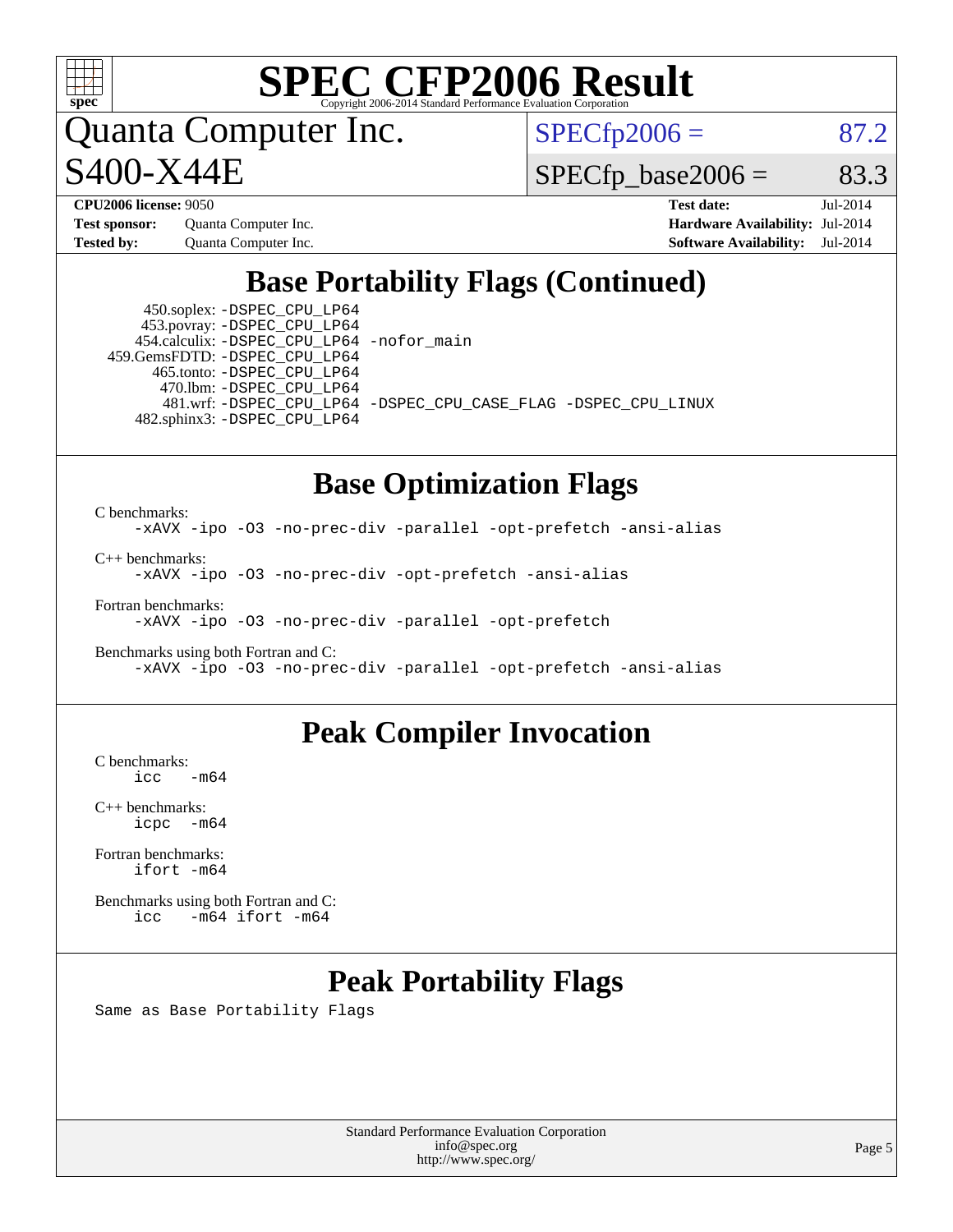

# **[SPEC CFP2006 Result](http://www.spec.org/auto/cpu2006/Docs/result-fields.html#SPECCFP2006Result)**

## luanta Computer Inc. S400-X44E

 $SPECTp2006 = 87.2$ 

 $SPECTp\_base2006 = 83.3$ 

**[Test sponsor:](http://www.spec.org/auto/cpu2006/Docs/result-fields.html#Testsponsor)** Quanta Computer Inc. **[Hardware Availability:](http://www.spec.org/auto/cpu2006/Docs/result-fields.html#HardwareAvailability)** Jul-2014 **[Tested by:](http://www.spec.org/auto/cpu2006/Docs/result-fields.html#Testedby)** Quanta Computer Inc. **[Software Availability:](http://www.spec.org/auto/cpu2006/Docs/result-fields.html#SoftwareAvailability)** Jul-2014

**[CPU2006 license:](http://www.spec.org/auto/cpu2006/Docs/result-fields.html#CPU2006license)** 9050 **[Test date:](http://www.spec.org/auto/cpu2006/Docs/result-fields.html#Testdate)** Jul-2014

## **[Peak Optimization Flags](http://www.spec.org/auto/cpu2006/Docs/result-fields.html#PeakOptimizationFlags)**

Standard Performance Evaluation Corporation [C benchmarks](http://www.spec.org/auto/cpu2006/Docs/result-fields.html#Cbenchmarks): 433.milc: [-xAVX](http://www.spec.org/cpu2006/results/res2014q3/cpu2006-20140707-30358.flags.html#user_peakPASS2_CFLAGSPASS2_LDFLAGS433_milc_f-xAVX)(pass 2) [-prof-gen](http://www.spec.org/cpu2006/results/res2014q3/cpu2006-20140707-30358.flags.html#user_peakPASS1_CFLAGSPASS1_LDFLAGS433_milc_prof_gen_e43856698f6ca7b7e442dfd80e94a8fc)(pass 1) [-ipo](http://www.spec.org/cpu2006/results/res2014q3/cpu2006-20140707-30358.flags.html#user_peakPASS2_CFLAGSPASS2_LDFLAGS433_milc_f-ipo)(pass 2) [-O3](http://www.spec.org/cpu2006/results/res2014q3/cpu2006-20140707-30358.flags.html#user_peakPASS2_CFLAGSPASS2_LDFLAGS433_milc_f-O3)(pass 2) [-no-prec-div](http://www.spec.org/cpu2006/results/res2014q3/cpu2006-20140707-30358.flags.html#user_peakPASS2_CFLAGSPASS2_LDFLAGS433_milc_f-no-prec-div)(pass 2) [-prof-use](http://www.spec.org/cpu2006/results/res2014q3/cpu2006-20140707-30358.flags.html#user_peakPASS2_CFLAGSPASS2_LDFLAGS433_milc_prof_use_bccf7792157ff70d64e32fe3e1250b55)(pass 2) [-auto-ilp32](http://www.spec.org/cpu2006/results/res2014q3/cpu2006-20140707-30358.flags.html#user_peakCOPTIMIZE433_milc_f-auto-ilp32) [-ansi-alias](http://www.spec.org/cpu2006/results/res2014q3/cpu2006-20140707-30358.flags.html#user_peakCOPTIMIZE433_milc_f-ansi-alias)  $470$ .lbm: basepeak = yes 482.sphinx3: [-xAVX](http://www.spec.org/cpu2006/results/res2014q3/cpu2006-20140707-30358.flags.html#user_peakOPTIMIZE482_sphinx3_f-xAVX) [-ipo](http://www.spec.org/cpu2006/results/res2014q3/cpu2006-20140707-30358.flags.html#user_peakOPTIMIZE482_sphinx3_f-ipo) [-O3](http://www.spec.org/cpu2006/results/res2014q3/cpu2006-20140707-30358.flags.html#user_peakOPTIMIZE482_sphinx3_f-O3) [-no-prec-div](http://www.spec.org/cpu2006/results/res2014q3/cpu2006-20140707-30358.flags.html#user_peakOPTIMIZE482_sphinx3_f-no-prec-div) [-unroll2](http://www.spec.org/cpu2006/results/res2014q3/cpu2006-20140707-30358.flags.html#user_peakCOPTIMIZE482_sphinx3_f-unroll_784dae83bebfb236979b41d2422d7ec2) [-ansi-alias](http://www.spec.org/cpu2006/results/res2014q3/cpu2006-20140707-30358.flags.html#user_peakCOPTIMIZE482_sphinx3_f-ansi-alias) [-parallel](http://www.spec.org/cpu2006/results/res2014q3/cpu2006-20140707-30358.flags.html#user_peakCOPTIMIZE482_sphinx3_f-parallel) [C++ benchmarks:](http://www.spec.org/auto/cpu2006/Docs/result-fields.html#CXXbenchmarks) 444.namd: [-xAVX](http://www.spec.org/cpu2006/results/res2014q3/cpu2006-20140707-30358.flags.html#user_peakPASS2_CXXFLAGSPASS2_LDFLAGS444_namd_f-xAVX)(pass 2) [-prof-gen](http://www.spec.org/cpu2006/results/res2014q3/cpu2006-20140707-30358.flags.html#user_peakPASS1_CXXFLAGSPASS1_LDFLAGS444_namd_prof_gen_e43856698f6ca7b7e442dfd80e94a8fc)(pass 1) [-ipo](http://www.spec.org/cpu2006/results/res2014q3/cpu2006-20140707-30358.flags.html#user_peakPASS2_CXXFLAGSPASS2_LDFLAGS444_namd_f-ipo)(pass 2) [-O3](http://www.spec.org/cpu2006/results/res2014q3/cpu2006-20140707-30358.flags.html#user_peakPASS2_CXXFLAGSPASS2_LDFLAGS444_namd_f-O3)(pass 2) [-no-prec-div](http://www.spec.org/cpu2006/results/res2014q3/cpu2006-20140707-30358.flags.html#user_peakPASS2_CXXFLAGSPASS2_LDFLAGS444_namd_f-no-prec-div)(pass 2) [-prof-use](http://www.spec.org/cpu2006/results/res2014q3/cpu2006-20140707-30358.flags.html#user_peakPASS2_CXXFLAGSPASS2_LDFLAGS444_namd_prof_use_bccf7792157ff70d64e32fe3e1250b55)(pass 2) [-fno-alias](http://www.spec.org/cpu2006/results/res2014q3/cpu2006-20140707-30358.flags.html#user_peakCXXOPTIMIZEOPTIMIZE444_namd_f-no-alias_694e77f6c5a51e658e82ccff53a9e63a) [-auto-ilp32](http://www.spec.org/cpu2006/results/res2014q3/cpu2006-20140707-30358.flags.html#user_peakCXXOPTIMIZE444_namd_f-auto-ilp32)  $447$ .dealII: basepeak = yes  $450$ .soplex: basepeak = yes 453.povray: [-xAVX](http://www.spec.org/cpu2006/results/res2014q3/cpu2006-20140707-30358.flags.html#user_peakPASS2_CXXFLAGSPASS2_LDFLAGS453_povray_f-xAVX)(pass 2) [-prof-gen](http://www.spec.org/cpu2006/results/res2014q3/cpu2006-20140707-30358.flags.html#user_peakPASS1_CXXFLAGSPASS1_LDFLAGS453_povray_prof_gen_e43856698f6ca7b7e442dfd80e94a8fc)(pass 1) [-ipo](http://www.spec.org/cpu2006/results/res2014q3/cpu2006-20140707-30358.flags.html#user_peakPASS2_CXXFLAGSPASS2_LDFLAGS453_povray_f-ipo)(pass 2) [-O3](http://www.spec.org/cpu2006/results/res2014q3/cpu2006-20140707-30358.flags.html#user_peakPASS2_CXXFLAGSPASS2_LDFLAGS453_povray_f-O3)(pass 2) [-no-prec-div](http://www.spec.org/cpu2006/results/res2014q3/cpu2006-20140707-30358.flags.html#user_peakPASS2_CXXFLAGSPASS2_LDFLAGS453_povray_f-no-prec-div)(pass 2) [-prof-use](http://www.spec.org/cpu2006/results/res2014q3/cpu2006-20140707-30358.flags.html#user_peakPASS2_CXXFLAGSPASS2_LDFLAGS453_povray_prof_use_bccf7792157ff70d64e32fe3e1250b55)(pass 2) [-unroll4](http://www.spec.org/cpu2006/results/res2014q3/cpu2006-20140707-30358.flags.html#user_peakCXXOPTIMIZE453_povray_f-unroll_4e5e4ed65b7fd20bdcd365bec371b81f) [-ansi-alias](http://www.spec.org/cpu2006/results/res2014q3/cpu2006-20140707-30358.flags.html#user_peakCXXOPTIMIZE453_povray_f-ansi-alias) [Fortran benchmarks](http://www.spec.org/auto/cpu2006/Docs/result-fields.html#Fortranbenchmarks):  $410.bwaves: basepeak = yes$  416.gamess: [-xAVX](http://www.spec.org/cpu2006/results/res2014q3/cpu2006-20140707-30358.flags.html#user_peakPASS2_FFLAGSPASS2_LDFLAGS416_gamess_f-xAVX)(pass 2) [-prof-gen](http://www.spec.org/cpu2006/results/res2014q3/cpu2006-20140707-30358.flags.html#user_peakPASS1_FFLAGSPASS1_LDFLAGS416_gamess_prof_gen_e43856698f6ca7b7e442dfd80e94a8fc)(pass 1) [-ipo](http://www.spec.org/cpu2006/results/res2014q3/cpu2006-20140707-30358.flags.html#user_peakPASS2_FFLAGSPASS2_LDFLAGS416_gamess_f-ipo)(pass 2) [-O3](http://www.spec.org/cpu2006/results/res2014q3/cpu2006-20140707-30358.flags.html#user_peakPASS2_FFLAGSPASS2_LDFLAGS416_gamess_f-O3)(pass 2) [-no-prec-div](http://www.spec.org/cpu2006/results/res2014q3/cpu2006-20140707-30358.flags.html#user_peakPASS2_FFLAGSPASS2_LDFLAGS416_gamess_f-no-prec-div)(pass 2) [-prof-use](http://www.spec.org/cpu2006/results/res2014q3/cpu2006-20140707-30358.flags.html#user_peakPASS2_FFLAGSPASS2_LDFLAGS416_gamess_prof_use_bccf7792157ff70d64e32fe3e1250b55)(pass 2) [-unroll2](http://www.spec.org/cpu2006/results/res2014q3/cpu2006-20140707-30358.flags.html#user_peakOPTIMIZE416_gamess_f-unroll_784dae83bebfb236979b41d2422d7ec2) [-inline-level=0](http://www.spec.org/cpu2006/results/res2014q3/cpu2006-20140707-30358.flags.html#user_peakOPTIMIZE416_gamess_f-inline-level_318d07a09274ad25e8d15dbfaa68ba50) [-scalar-rep-](http://www.spec.org/cpu2006/results/res2014q3/cpu2006-20140707-30358.flags.html#user_peakOPTIMIZE416_gamess_f-disablescalarrep_abbcad04450fb118e4809c81d83c8a1d) 434.zeusmp: basepeak = yes 437.leslie3d: basepeak = yes 459.GemsFDTD: [-xAVX](http://www.spec.org/cpu2006/results/res2014q3/cpu2006-20140707-30358.flags.html#user_peakPASS2_FFLAGSPASS2_LDFLAGS459_GemsFDTD_f-xAVX)(pass 2) [-prof-gen](http://www.spec.org/cpu2006/results/res2014q3/cpu2006-20140707-30358.flags.html#user_peakPASS1_FFLAGSPASS1_LDFLAGS459_GemsFDTD_prof_gen_e43856698f6ca7b7e442dfd80e94a8fc)(pass 1) [-ipo](http://www.spec.org/cpu2006/results/res2014q3/cpu2006-20140707-30358.flags.html#user_peakPASS2_FFLAGSPASS2_LDFLAGS459_GemsFDTD_f-ipo)(pass 2) [-O3](http://www.spec.org/cpu2006/results/res2014q3/cpu2006-20140707-30358.flags.html#user_peakPASS2_FFLAGSPASS2_LDFLAGS459_GemsFDTD_f-O3)(pass 2) [-no-prec-div](http://www.spec.org/cpu2006/results/res2014q3/cpu2006-20140707-30358.flags.html#user_peakPASS2_FFLAGSPASS2_LDFLAGS459_GemsFDTD_f-no-prec-div)(pass 2) [-prof-use](http://www.spec.org/cpu2006/results/res2014q3/cpu2006-20140707-30358.flags.html#user_peakPASS2_FFLAGSPASS2_LDFLAGS459_GemsFDTD_prof_use_bccf7792157ff70d64e32fe3e1250b55)(pass 2) [-unroll2](http://www.spec.org/cpu2006/results/res2014q3/cpu2006-20140707-30358.flags.html#user_peakOPTIMIZE459_GemsFDTD_f-unroll_784dae83bebfb236979b41d2422d7ec2) [-inline-level=0](http://www.spec.org/cpu2006/results/res2014q3/cpu2006-20140707-30358.flags.html#user_peakOPTIMIZE459_GemsFDTD_f-inline-level_318d07a09274ad25e8d15dbfaa68ba50) [-opt-prefetch](http://www.spec.org/cpu2006/results/res2014q3/cpu2006-20140707-30358.flags.html#user_peakOPTIMIZE459_GemsFDTD_f-opt-prefetch) [-parallel](http://www.spec.org/cpu2006/results/res2014q3/cpu2006-20140707-30358.flags.html#user_peakOPTIMIZE459_GemsFDTD_f-parallel) 465.tonto: [-xAVX](http://www.spec.org/cpu2006/results/res2014q3/cpu2006-20140707-30358.flags.html#user_peakPASS2_FFLAGSPASS2_LDFLAGS465_tonto_f-xAVX)(pass 2) [-prof-gen](http://www.spec.org/cpu2006/results/res2014q3/cpu2006-20140707-30358.flags.html#user_peakPASS1_FFLAGSPASS1_LDFLAGS465_tonto_prof_gen_e43856698f6ca7b7e442dfd80e94a8fc)(pass 1) [-ipo](http://www.spec.org/cpu2006/results/res2014q3/cpu2006-20140707-30358.flags.html#user_peakPASS2_FFLAGSPASS2_LDFLAGS465_tonto_f-ipo)(pass 2) [-O3](http://www.spec.org/cpu2006/results/res2014q3/cpu2006-20140707-30358.flags.html#user_peakPASS2_FFLAGSPASS2_LDFLAGS465_tonto_f-O3)(pass 2) [-no-prec-div](http://www.spec.org/cpu2006/results/res2014q3/cpu2006-20140707-30358.flags.html#user_peakPASS2_FFLAGSPASS2_LDFLAGS465_tonto_f-no-prec-div)(pass 2) [-prof-use](http://www.spec.org/cpu2006/results/res2014q3/cpu2006-20140707-30358.flags.html#user_peakPASS2_FFLAGSPASS2_LDFLAGS465_tonto_prof_use_bccf7792157ff70d64e32fe3e1250b55)(pass 2) [-inline-calloc](http://www.spec.org/cpu2006/results/res2014q3/cpu2006-20140707-30358.flags.html#user_peakOPTIMIZE465_tonto_f-inline-calloc) [-opt-malloc-options=3](http://www.spec.org/cpu2006/results/res2014q3/cpu2006-20140707-30358.flags.html#user_peakOPTIMIZE465_tonto_f-opt-malloc-options_13ab9b803cf986b4ee62f0a5998c2238) [-auto](http://www.spec.org/cpu2006/results/res2014q3/cpu2006-20140707-30358.flags.html#user_peakOPTIMIZE465_tonto_f-auto) [-unroll4](http://www.spec.org/cpu2006/results/res2014q3/cpu2006-20140707-30358.flags.html#user_peakOPTIMIZE465_tonto_f-unroll_4e5e4ed65b7fd20bdcd365bec371b81f) [Benchmarks using both Fortran and C](http://www.spec.org/auto/cpu2006/Docs/result-fields.html#BenchmarksusingbothFortranandC): 435.gromacs: basepeak = yes  $436.cactusADM:basepeak = yes$ Continued on next page

[info@spec.org](mailto:info@spec.org) <http://www.spec.org/>